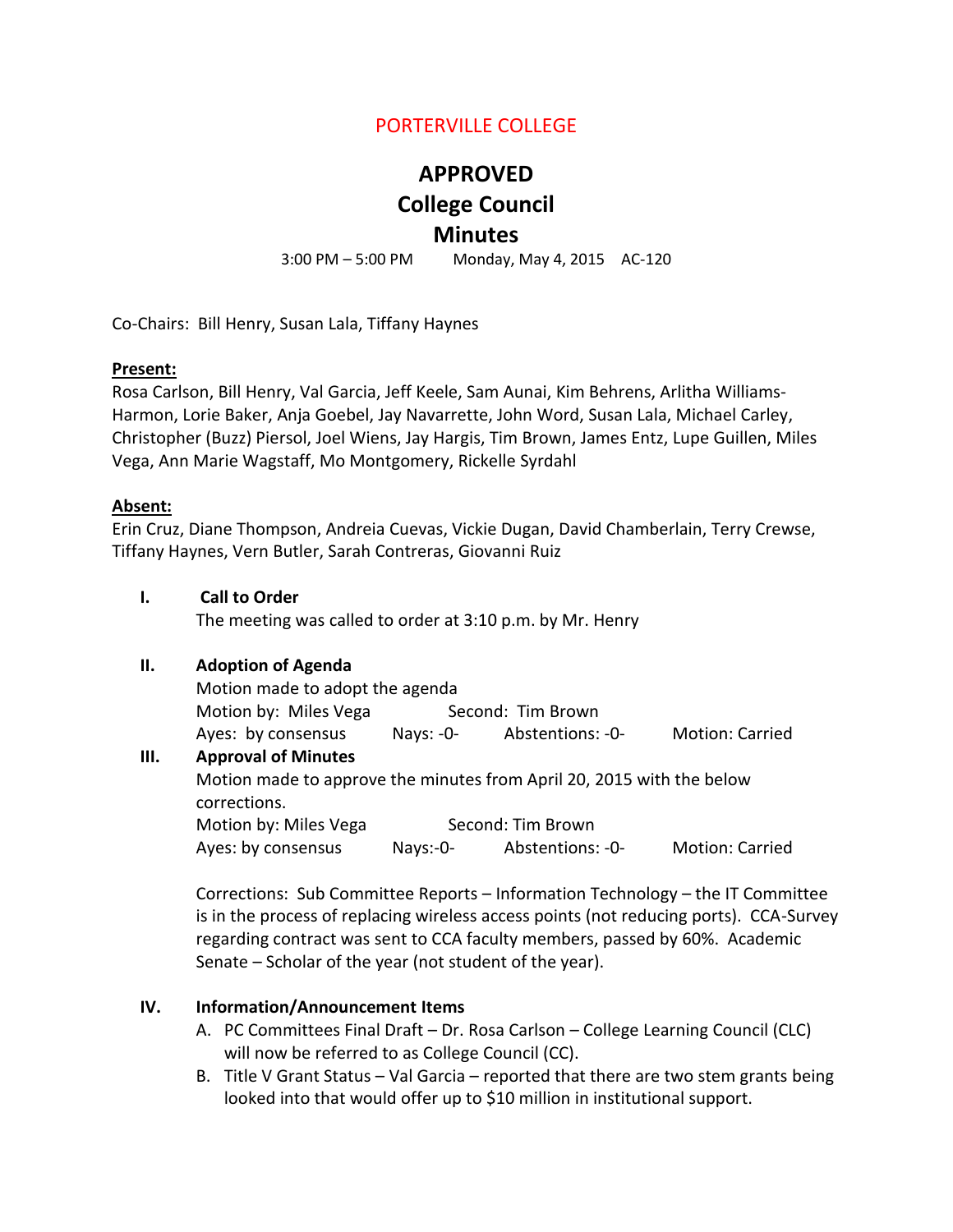C. Draft VI – Porterville College Strategic Plan – Val Garcia recommended that the College Council accepts this draft. The draft was sent out for comments and none were received. Motion made to approve the Draft VI by the College Council. Motion by: Sam Aunai Second: Jay Hargis Ayes: by consensus Nays: -0- Abstentions: 1 Motion: Carried

### **V. Discussion/Action Items**

- A. Accreditation Mid-Term Report Bill Henry draft four has accumulated information from various responses that need to be addressed and the evidence is not yet attached and will need to begin the proofing process. There is a fifth draft that consists of language changes and district responses. This report will be ready when everyone returns from summer break and will be discussed at Flex Day in August. Bill Henry will send out the fifth draft electronically to the member of this committee.
- B. Program Review Career & Technical Education (CTE) Tim Brown There are Student Learning Outcomes (SLO's) listed in the program review, however, they will need assessment information on how results apply to the effectiveness of the program. This information will be gathered campus wide. Motion was made to accept CTE Program Review. Motion by: Miles Vega Second: Jay Hargis Ayes: by consensus Nays: -0- Abstentions: -0- Motion: Carried
- C. Program Review Veterans Services (Veterans Resource Center) Val Garcia/Steve Schultz would like the College Campus committee to accept the program review Motion made to accept the program review
	- Motion by: Jay Hargis Second: Tim Brown

Ayes: by consensus Nays: -0- Abstentions: -0- Motion: Carried

D. FY15-16 Budget Presentation – Arlitha Williams-Harmon presented a slide show of the 2015-2016 budgets and she shared that we are on target for the 50% law. The presentation can be viewed on Inside PC. The 2015-2016 budgets are balanced and everyone's requests have been funded. A new van and car will be purchased. The security system will undergo maintenance. Motion was made to accept the Budget Committee recommendations and for the budget to be forwarded to the President. Motion by: Joel Wiens Second: Miles Vega Ayes: by consensus Nays: -0- Abstentions: -0- Motion: Carried

#### **VI. Sub-Committee Reports**

- A. Budget
- B. Strategic Planning
- C. Enrollment Management
- D. Grant Oversight/Grant Progress Reports